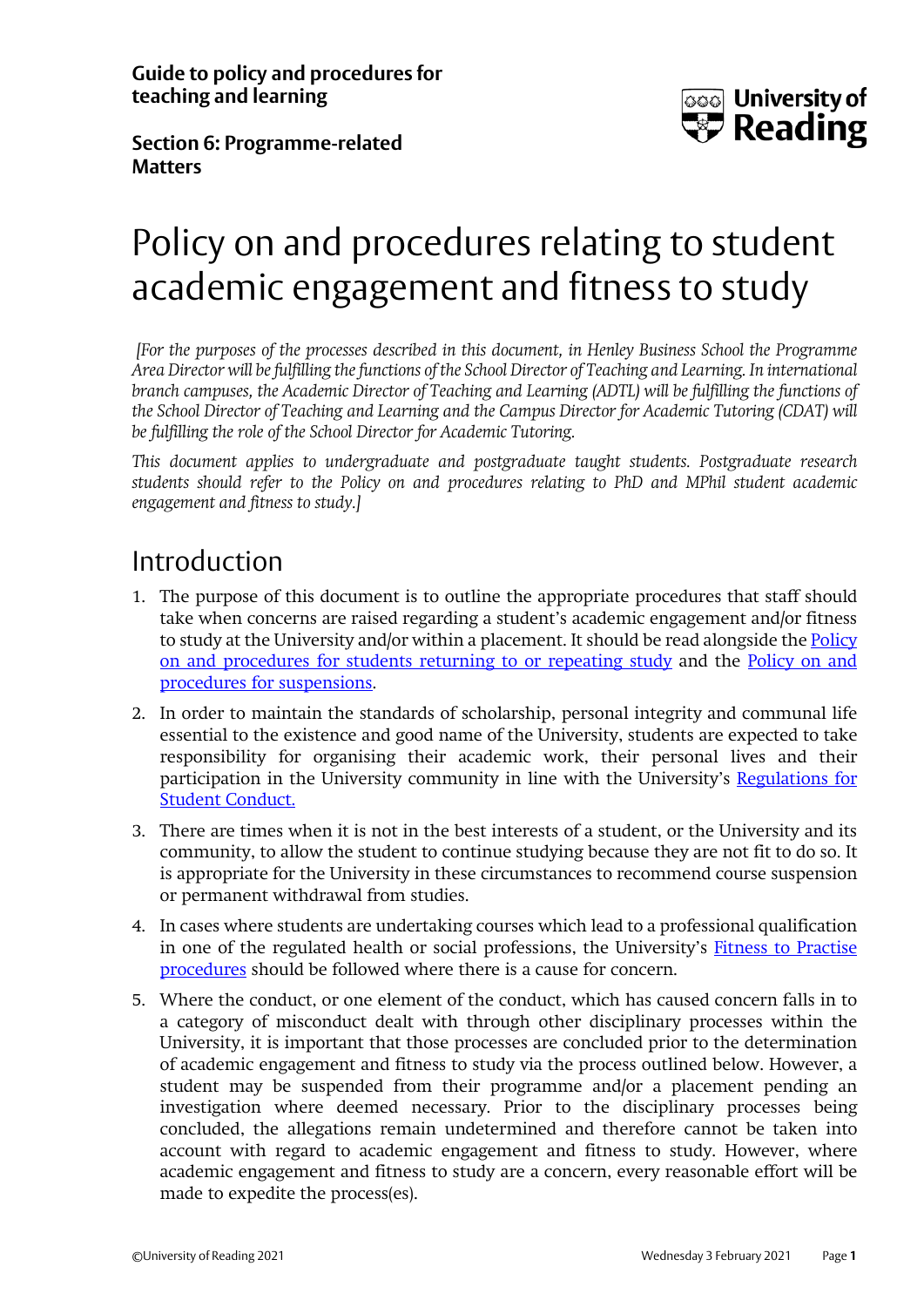- 6. In following the procedures outlined in this document, staff should at all times ensure that they use the appropriate level of confidentiality.
- 7. The procedures relating to academic engagement and fitness to study comprise three stages. Should a student be unwilling to play a part in these stages, or should the situation be sufficiently serious, then progress through the stages may still continue in the student's absence.
- 8. A student has the right to be accompanied to any meeting by a 'friend'. A 'friend' for this purpose, is defined as: an adviser from Reading University Students' Union Advice Service team, a current member of staff of the University of Reading, a currently registered student of the University of Reading, or a RUSU Student Officer. A person who does not fall within these categories will not be able to act as a 'friend' unless otherwise agreed by the Chair. Disabled Students may also be accompanied by a Support Worker in addition to a 'friend', as appropriate to their needs.
- 9. Schools will be responsible for facilitating alternative arrangements for students who cannot reasonably be expected to attend relevant meetings in person, e.g. students on distance learning or apprenticeship programmes.

## What is meant by "academic engagement" and "fitness to study"?

- 10. A student is academically engaged if they comply with the academic requirements stated in the University's [Statement of learner responsibilities,](http://www.reading.ac.uk/web/FILES/qualitysupport/learnerresponsibilities.pdf) in particular those requirements relating to engagement with the Academic Tutor System, attendance and participation in academic classes and submission of coursework.
- 11. Those students engaged in apprenticeship programmes should refer to the responsibilities as stated in their Learner Commitment Statement and must ensure that they engage with their on-the-job training opportunities in addition to the academic programme.
- 12. A student is fit to study if they can consistently and effectively undertake their studies in a way that does not endanger themselves or other members of the University.
- 13. Students may present themselves as not fit to study through submission of an Extenuating Circumstances or Programme Suspension Request form. Alternatively, a cause for concern may be raised by any third party, such as other students, academic or administrative staff to the School Director of Academic Tutoring or the School Director of Teaching and Learning.
- 14. Cause for concern as to a student's academic engagement or fitness to study can be raised relating to a wide range of behaviours, including, but not limited to:
	- Non-engagement with study;
	- Not being fit to study,
		- which may or may not be related to any of the following:
			- o Substance misuse;
			- o Health issues (mental or physical)
			- o Aggressive, violent or threatening behaviour;
			- o Inappropriate attitude or behaviour;
			- o Health concerns and lack of insight or management of these concerns;
			- o Circumstances putting staff or student safety or wellbeing at risk;
			- o Failure to meet conditions placed on their fitness to return (where applicable), and
			- o Multiple/serial Extenuating Circumstances claims or requests for suspension of studies.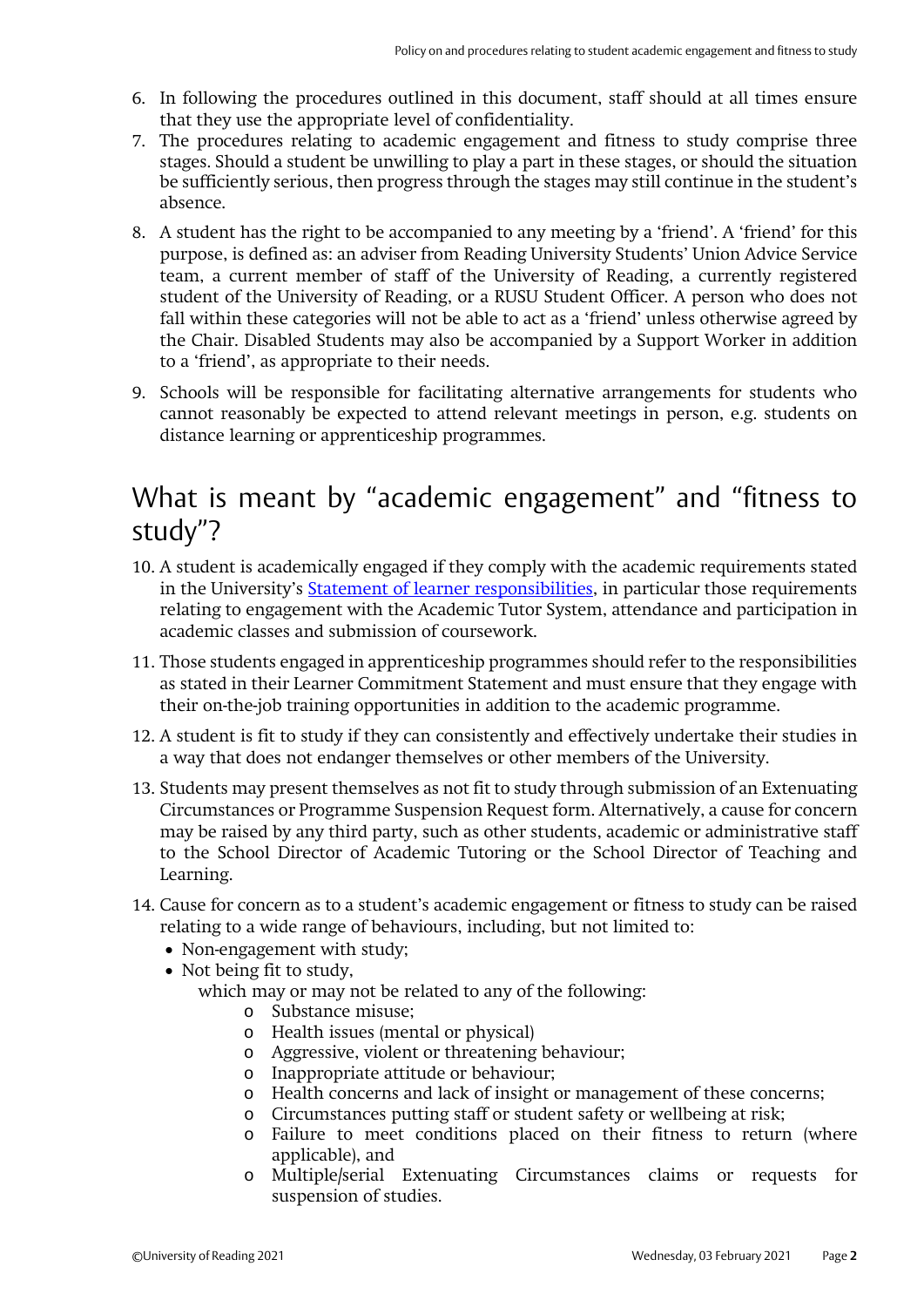15. Concerns should be acted upon as quickly as possible in order to provide appropriate support and avoid crisis situations. In crisis or emergency situations staff should consult the University's [Staff Guide to supporting Students with Mental Health difficulties.](http://www.reading.ac.uk/web/FILES/personaltutor/Supporting_-_Mental_Health_Difficulties.pdf)

## Stage 1 – School Review

- 16. When a cause for concern has been raised by the student or others, the normal expectation is that the following will take place at School level.
	- The student should be encouraged to speak to their Academic Tutor or any other appropriate member of staff in their academic department about their circumstances or conduct. The student may be unaware that there is an issue, and the details of the concerns should be made clear.
	- Options should be discussed in relation to the needs of the student and any support that the University can provide. Where appropriate, reasonable adjustments that can be put in place should be considered in accordance with the Equality Act 2010.
	- Where the student is engaged in an apprenticeship programme, consideration should be given to consultation with the employer, in accordance with the Service Agreement, Learner Commitment Statement and Operational Handbook.
	- The student should be encouraged to consult any relevant support services, in particular Counselling and Wellbeing, the Disability Advisory Service, the University Study Advisers and the RUSU Student Advisers. The student may also be encouraged to consult a medical practitioner.
	- A written record of the discussion and any agreed actions should be drawn up and shared with the student and a review date set. This should reinforce the student's responsibility to take positive action to resolve the concerns raised. A copy of the written record should be placed on the student's file.
	- The student and member of staff involved should meet on the agreed date to review the situation. The majority of issues would normally be resolved at this stage.
- 17. If, following these initial actions at School level, there are continuing concerns, the student will be invited to attend a meeting with the School Director of Teaching and Learning or School Director of Academic Tutoring to discuss these concerns and possible solutions. Schools are advised to arrange such meetings in a timely manner, in order to avoid any delays in addressing the concerns raised. The invitation to the meeting must be sent by email and letter normally five working days before the meeting is due to take place and should outline what needs to be discussed. Disabled students may be accompanied by a support worker as appropriate to their needs.
- 18. An action plan will be drawn up between the student and the School Director of Teaching and Learning or School Director of Academic Tutoring, where appropriate, to formally agree the University's expectations of the student, actions required of the student, and details of any support to be provided by the University. The action plan will have a review date.
- 19. The meeting is to be minuted and agreed outcomes should be drawn up and a copy sent to the student normally within five working days of the meeting taking place. This correspondence should state that failure to take positive action to adhere to the action plan and/or to attend the arranged review will result in further action which would normally be referred to the appropriate Teaching and Learning Dean at Stage 2. A copy should be placed on the student's file.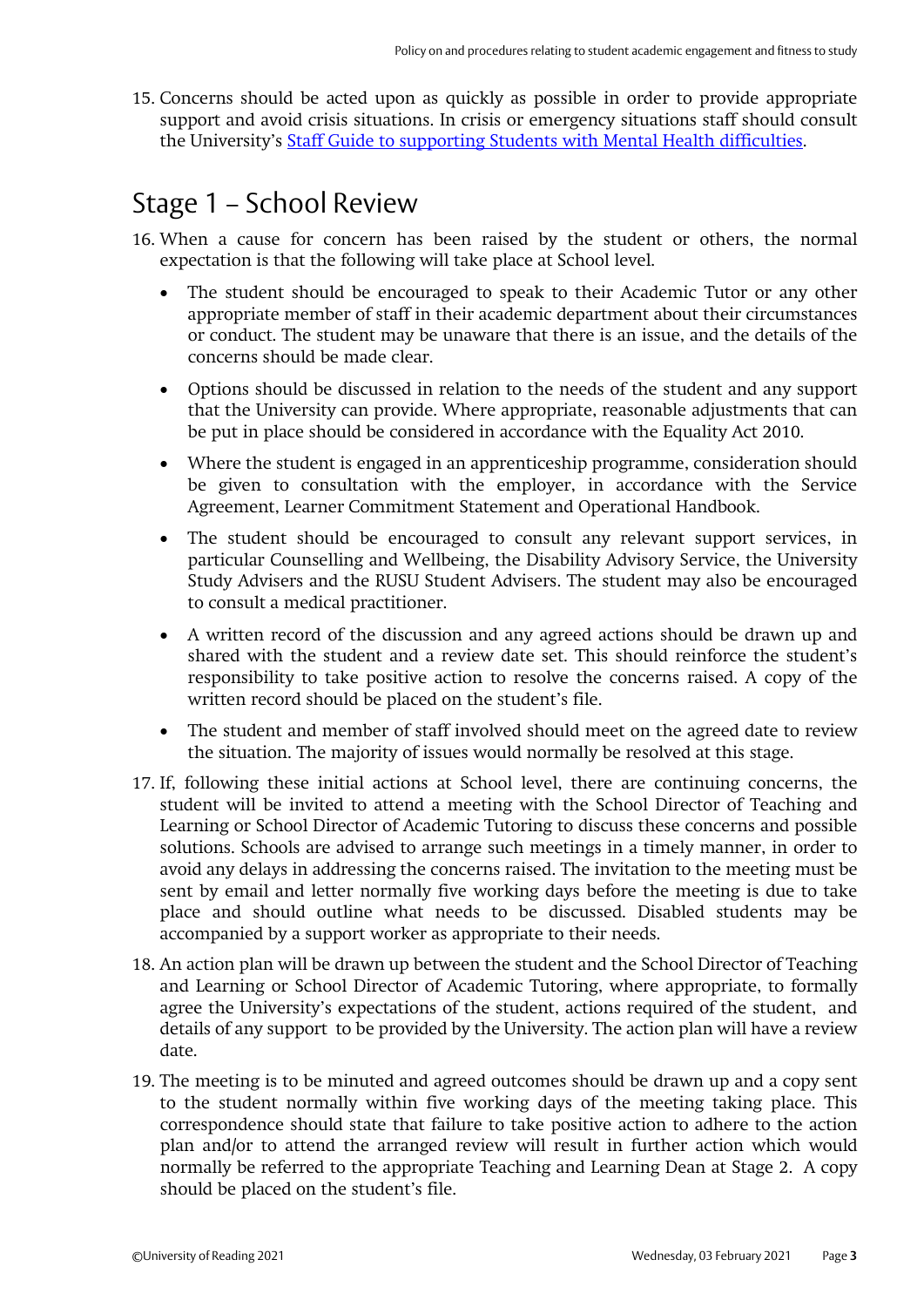20. If appropriate, the possibility of suspension, the submission of an Extenuating Circumstances request or the possibility of withdrawal from the University should be discussed with the student at the meeting. The student should be informed of the relevant policies and procedures. For further details of the procedure relating to suspensions, please refer to the [Policy on and procedures for suspensions.](http://www.reading.ac.uk/web/files/qualitysupport/suspensions.pdf)

## Stage 2 – Case Review by a Teaching and Learning Dean

- 21. If the student has not achieved the agreed actions or if it is inappropriate for Stage 1 to take place, the procedure should move to Stage 2 and a Case Review will be necessary. The University reserves the right to move straight to Stage 2 where the students' health or behaviour poses a risk of harm to either themselves or others.
- 22. A review of the case, led by a relevant Teaching and Learning Dean, will be undertaken by relevant concerned parties, examples of which might include one or more of the following:
	- The Mental Health Advisor
	- The Head of Counselling and Wellbeing
	- The Head of the University Medical Practice (or their representative)
	- The School Director of Academic Tutoring
	- The Director of Student Services
	- The Hall Warden
	- The Disability Advisory Team Leader
	- The student's Academic Tutor
	- A Student Advice and Support Manager
	- An employer representative in the case of apprenticeship students
- 23. The Teaching and Learning Dean, in consultation with the relevant parties, will discuss the steps taken so far and consider whether an enhanced action plan is likely to be of benefit to the student or whether the case should be referred to the Standing Committee on Academic Engagement and Fitness to Study. The Head of the University Medical Practice (or their representative) and/or the Head of Student Wellbeing Services may be consulted as appropriate in order to evaluate any evidence presented by the student regarding his/ her physical or mental health. They will not be asked to provide a second opinion relating to the specific circumstances of the case.
- 24. Following the Teaching and Learning Dean consultation with relevant parties, the student will be invited to meet with the Teaching and Learning Dean and the School Director of Academic Tutoring/another member of School staff, as appropriate, to receive and discuss the recommended actions from the Case Review. The student has the right to be accompanied by a 'friend' who should normally be a currently registered student of the University, a member of staff of the University, a sabbatical officer or student adviser of the Students' Union. Disabled Students may also be accompanied by a support worker as appropriate to their needs.
- 25. The Teaching and Learning Dean may decide that a meeting with the student should not be held, but only in exceptional circumstances, such as evidenced mental or physical health conditions which make the meetings inappropriate to carry out*.* In such cases, the Teaching and Learning Dean will make a decision whether to refer the case to the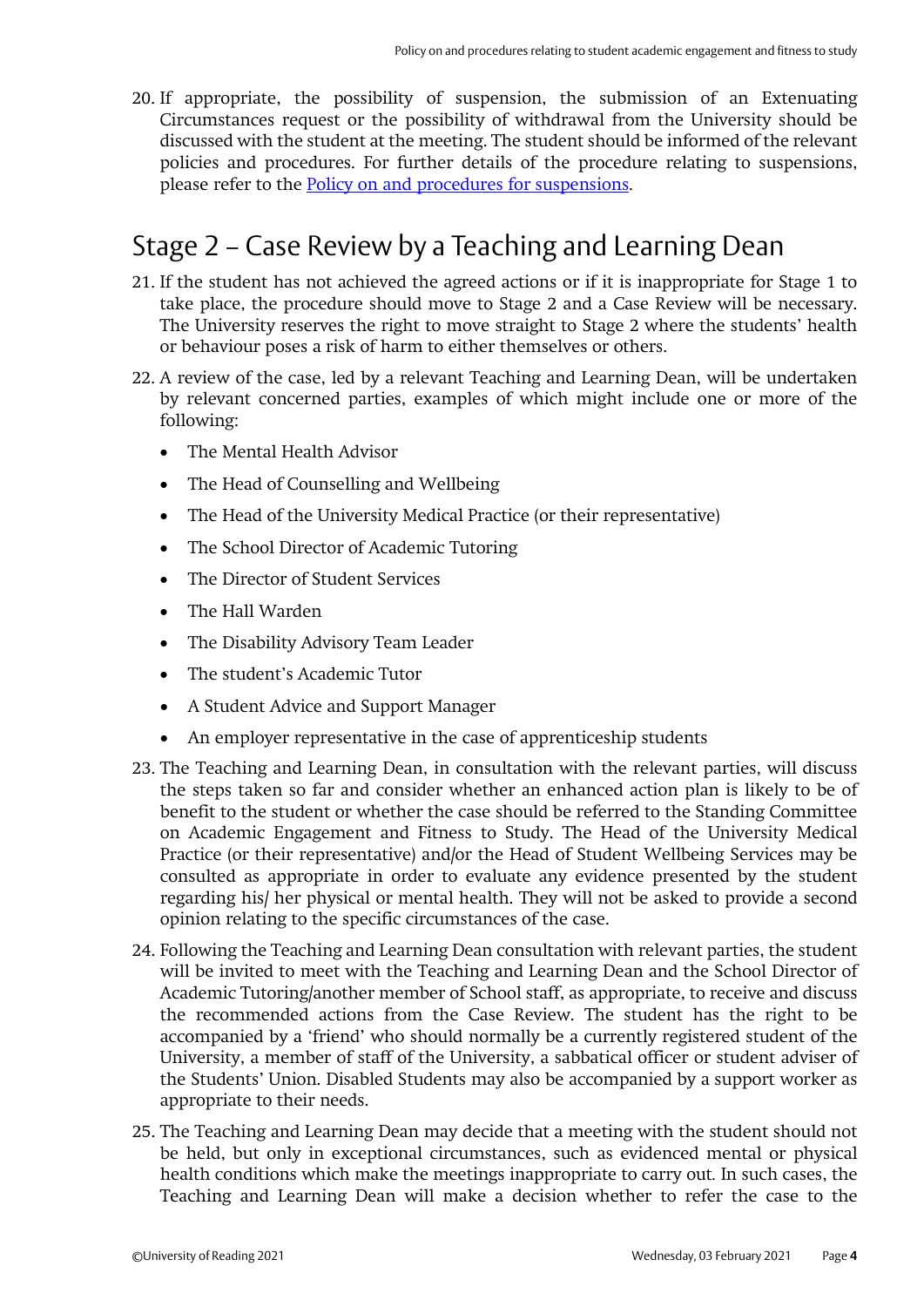Standing Committee on Academic Engagement and Fitness to Study. In reaching the decision, the Teaching and Learning Dean will consider all relevant information that is reasonably available to the University. The student will be informed in writing of the decision and receive a copy of the minutes of the meeting. A Case Review report will be written and submitted to the Secretary of the Committee. In such cases, the Head of the University Medical Practice (or their representative) and/or the Head of Student Wellbeing Services will be asked to provide a statement.

- 26. If the recommended action is that of an enhanced action plan, this will be drawn up by the School in consultation with the student to formally agree the University's expectations of the student and support that will be provided by the University. The action plan will have a review date and it will be made clear to the student that the consequences of not adhering to the plan will be referral to the Standing Committee on Academic Engagement and Fitness to Study. A copy should be placed on the student's file. The School will be responsible for monitoring compliance with the action plan and for reporting any failure to adhere to the plan to the Teaching and Learning Dean.
- 27. If the recommendation of the Case Review is a referral to the Standing Committee on Academic Engagement and Fitness to Study, a Case Review report will be written and submitted to the Secretary of the Committee.

## Stage 3 – Standing Committee on Academic Engagement and Fitness to Study

- 28. If the recommendation following the Case Review is referral to the Standing Committee, then the procedure will move to Stage 3. Stage 2 will always be necessary in order to provide the Committee with adequate information on the case.
- 29. The membership of the Committee will comprise:
	- a Pro-Vice-Chancellor or the Deputy-Vice-Chancellor;
	- a Teaching and Learning Dean not already involved in the case
	- a School Director of Teaching and Learning or School Director of Academic Tutoring from another School;
	- a Student Officer from the Students' Union (RUSU);
	- a Secretary nominated by the University Secretary.
- 30. On receipt of the Case Review report, the Secretary will write to the student enclosing the Case Review report and any other supporting documents that will be considered by the Committee.
- 31. The date for the meeting of the Committee will be set in a timely fashion. The student will be informed of the procedure to be followed and the date and time of the meeting. The student is normally expected to attend in person, but may request to attend by telephone or remote video/web conferencing or may, with good reason, be required by the University to attend by telephone or remote video/web conferencing. Similarly, where the student wishes to be accompanied by a 'friend', the 'friend' is normally expected to attend in person, but the student may request that the 'friend' attend by telephone or remote video/web conferencing or the University may, with good reason, require that the 'friend' attend by telephone/ or remote video/web conferencing.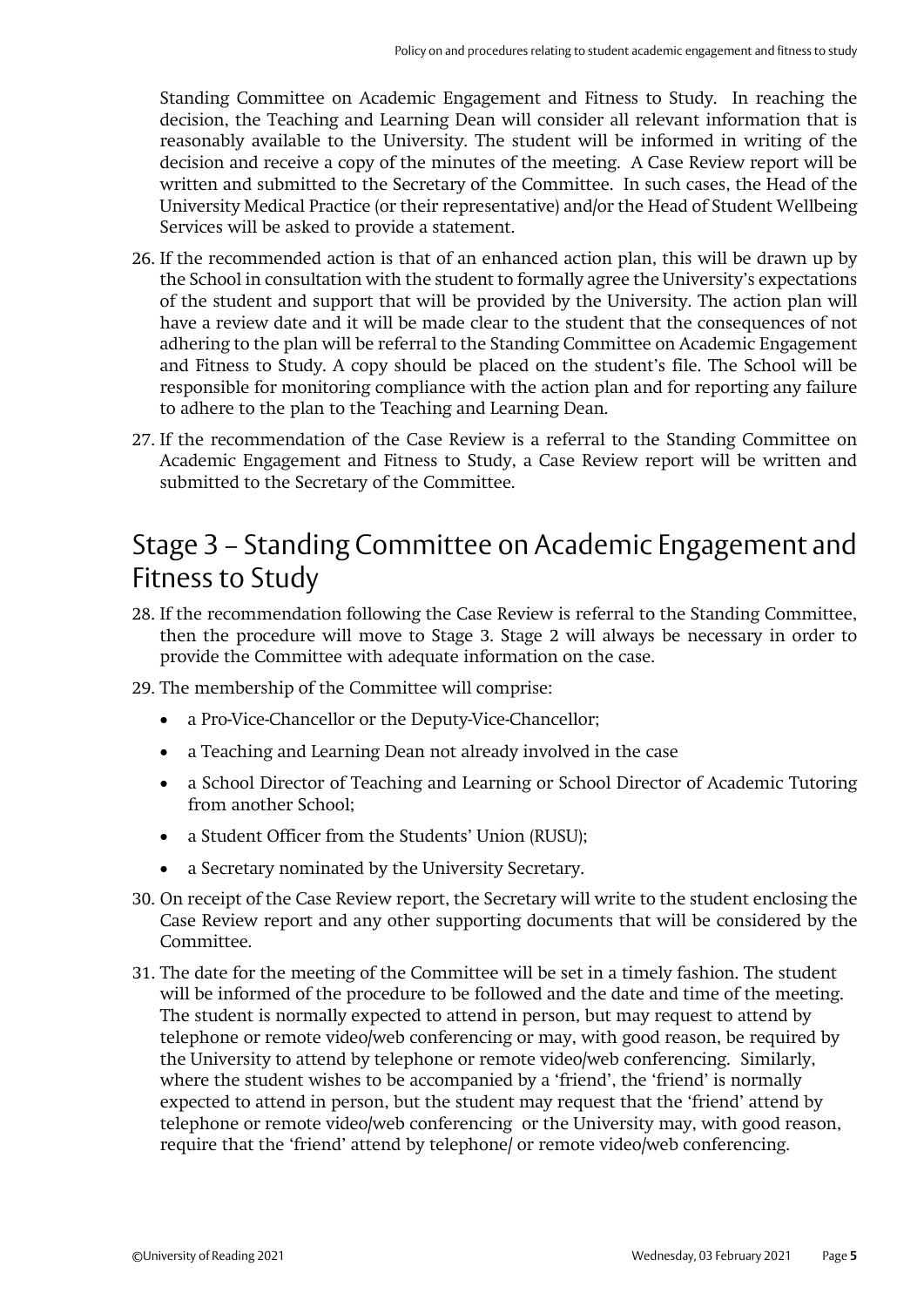- 32. The Committee will be provided with a copy of the Case Review report. The Secretary will take minutes from the hearing, keep a record of the proceedings and of evidence given to the Committee. The Committee's meetings shall be held in private.
- 33. The Committee may choose to consult others as appropriate.
- 34. The detailed [procedures of the Standing Committee](http://www.reading.ac.uk/web/files/qualitysupport/SCAEFSprocedures.pdf) are available in the Guide to Policies and Procedures for Teaching and Learning.
- 35. The Committee may determine that:
	- a) the student's fitness to study is not substantially impaired, that they have demonstrated a sufficient level of academic engagement and that they may continue their studies;
	- b) the student's fitness to study is impaired and/or their level of academic engagement has not been sufficient.

In determining (b), the burden of proof rests with the University. The student is assumed to be sufficiently academically engaged and fit to study unless it can be proved otherwise.

The decision will be based on the balance of probabilities, i.e. whether, on the basis of the evidence before the Committee, it is more likely than not that the student's fitness to study is impaired and/or they have not demonstrated a sufficient level of academic engagement.

- 36. In the case of 35 a) the School will be responsible for ensuring that all reasonable efforts are made to enable the student to continue on their programme. The ongoing fitness to study and academic engagement of the student should be monitored as normal.
- 37. In the case of 35 b) the Committee will determine an appropriate and proportionate action: the extent to which fitness to study is impaired or academic engagement has not been demonstrated; the extent to and means by which that impairment or lack of engagement might be addressed and, if applicable, any mitigating circumstances accepted. Actions may include any of the following alone or in combination:
	- formal notification to the student that their conduct has caused concern and that they must comply with any imposed conditions, which may include, but are not limited to:
		- o close supervision by the School; and,
		- o engagement with an appropriate medical or mental health professional; and/or,
		- o engagement with a University Study Advice Team to improve the student's academic practice;
	- suspension for a specific period of time with or without further conditions;
	- requirement to re-sit or retake part of the programme, with or without further conditions;
	- termination of current course of study but offer of a transfer of University registration to an alternative programme as determined by the University, if deemed suitable in the circumstances and agreed with the student;
	- termination of current course and removal from membership of the University, but retaining eligibility to receive any lesser award if applicable;
	- termination of current course and removal from membership of the University.
- 38. If conditions have been applied alongside the specified action(s), the School is responsible for monitoring compliance with academic conditions. Failure to comply with conditions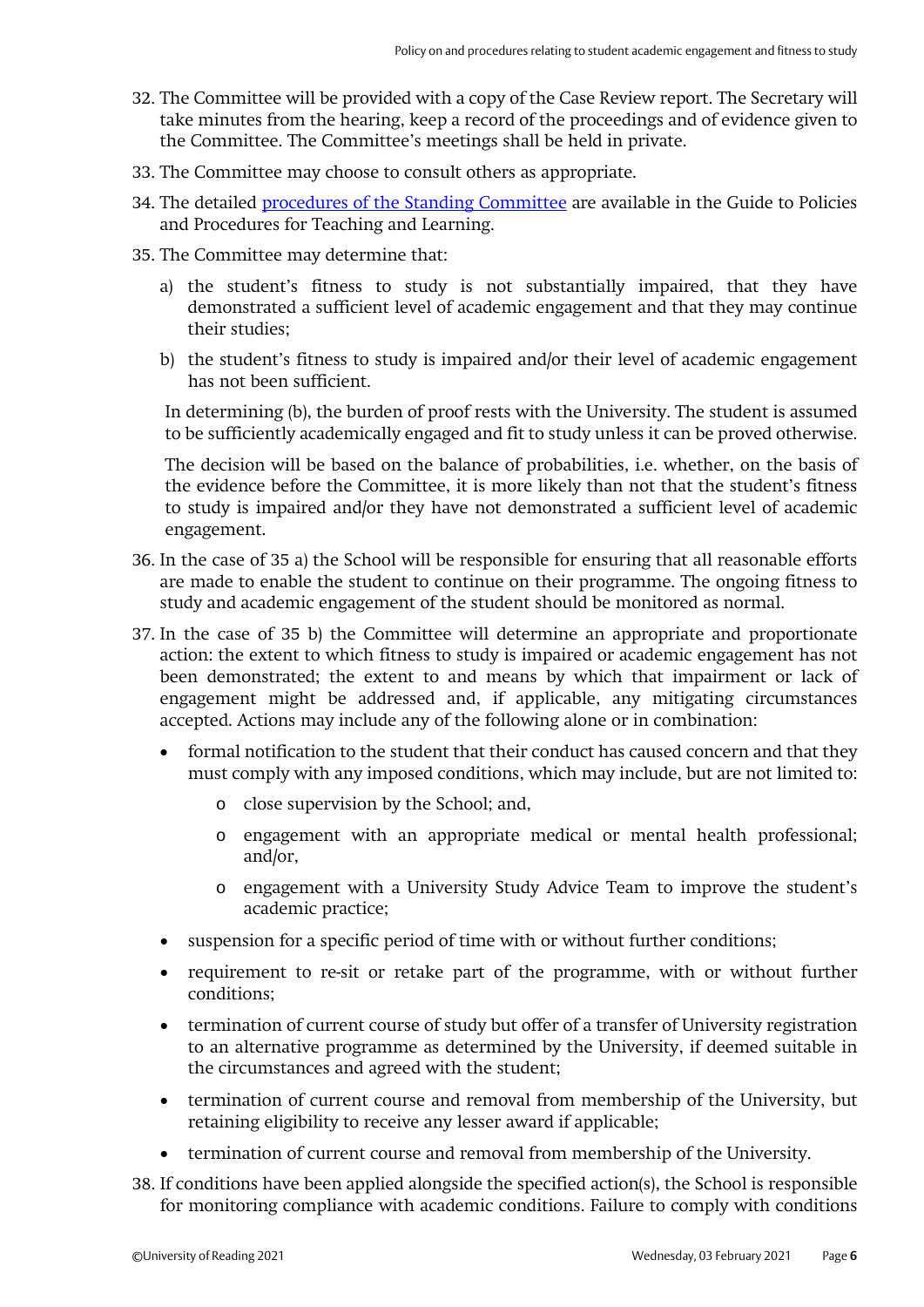will result in automatic referral back to the Standing Committee on Academic Engagement and Fitness to Study.

- 39. The outcome letter and a copy of the minutes of the hearing will normally be sent to the student within five working days. This will also include information on how to make an appeal. The decision will also be communicated to the School Director of Academic Tutoring, School Director of Teaching and Learning and the Teaching and Learning Dean.
- 40. The Secretary will record the decision of the Committee on the student's record where it will remain as long as the record is kept in accordance with the University's data retention schedule.
- 41. Failure to accept the conditions or submit an appeal within five working days will result in the case being referred back to Committee for further consideration and a decision made, usually by Chair's Action.

## Appeals process

- 42. Appeals against decisions of the Standing Committee on Academic Engagement and Fitness to Study are to the Student Appeals Committee. Full details can be found in the Student Appeals [Committee \(SAC\) Policy.](https://www.reading.ac.uk/essentials/-/media/essentials/files/student-appeals-committee-procedure---0121-final-210122.pdf) The Student Appeals Committee shall have the authority either to overturn or uphold the decision of the Standing Committee on Academic Engagement and Fitness to Study.
- 43. The student should submit to studentappeals@reading.ac.uk their request for a review and the basis for that request in writing within five working days of the date of issue of the formal notification of the decision of the Standing Committee on Academic Engagement and Fitness to Study.
- 44. Admissible grounds for review shall be one or more of the following:
	- There has been a procedural error; or
	- New and relevant evidence is available that was not known at the time; or
	- The decision-making Committee acted unreasonably, or the impact of the sanction imposed was unreasonably disproportionate.
- 45. The Student Appeals Committee will not make a professional determination on fitness to study and, consequently, in its review it shall determine only whether the grounds presented are valid and sufficient for the decision of the Standing Committee on Academic Engagement and Fitness to Study to be overturned.
- 46. Where the appeal is upheld the Student Appeals Committee shall refer the case back to the Standing Committee on Academic Engagement and Fitness to Study, notifying it of the grounds on which it believes the case should be re-considered. The Secretary of the Student Appeals Committee will notify the student, School Director of Teaching and Learning or their delegate, or Teaching and Learning Dean of the decision.
- 47. The Standing Committee on Academic Engagement and Fitness to Study will reconvene to hear the case for a second time in the light of the decision of the Student Appeals Committee. The normal appeals process will apply with the exclusion that the basis for the appeal must not be the same substantive matter as in the first appeal.
- 48. If the Student Appeals Committee decides to uphold the decision of the Standing Committee on Academic Engagement and Fitness to Study its decision shall be final. The Secretary of the Student Appeals Committee will notify the student, School Director of Teaching and Learning or their delegate, or Teaching and Learning Dean of the decision.